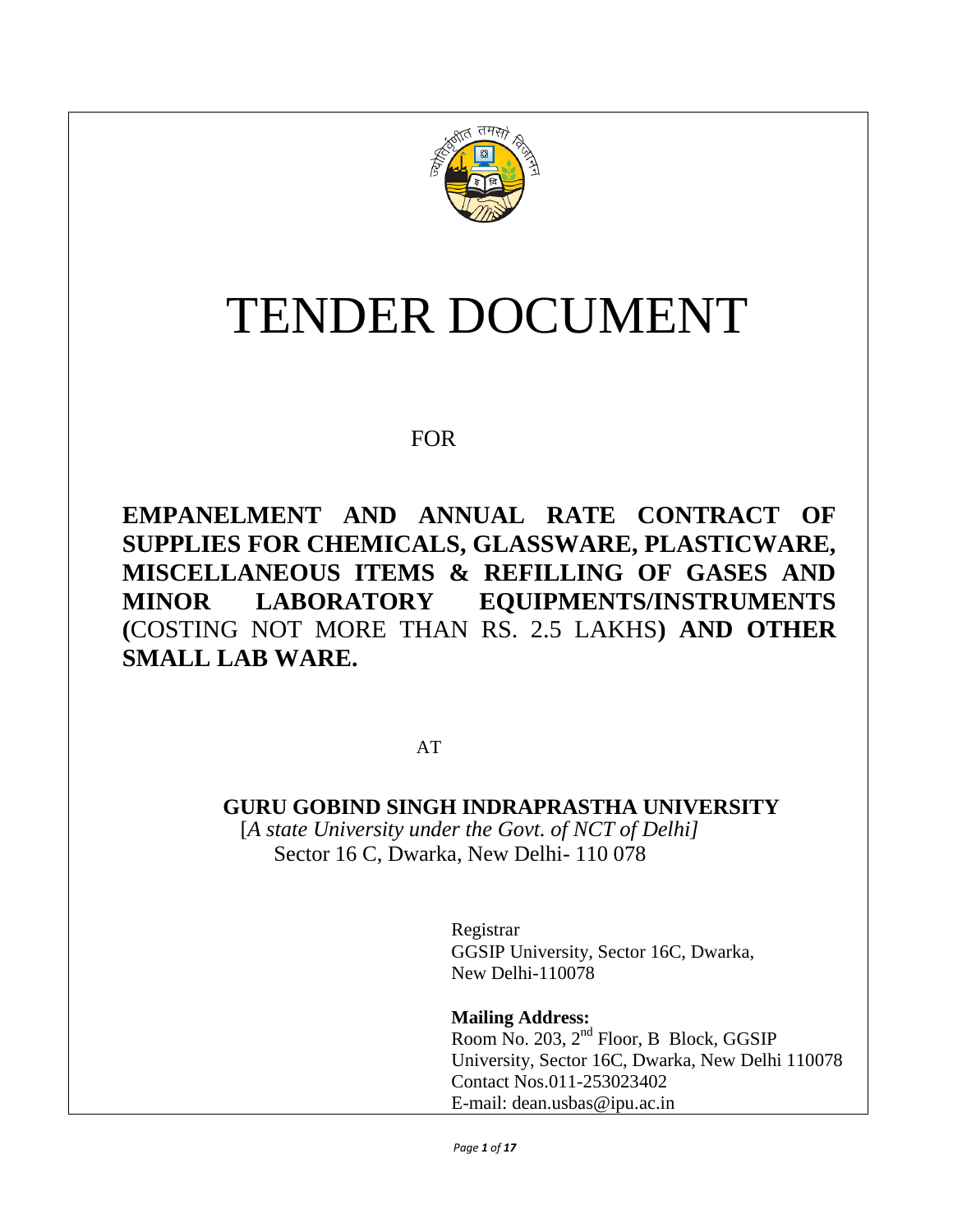# **SUMMARY SHEET**

| Tender Enquiry No.                                   | : GGSIPU/RC/NIT/2019-20/01                                                                                                                 |
|------------------------------------------------------|--------------------------------------------------------------------------------------------------------------------------------------------|
| Dated                                                | : 15.10.2019                                                                                                                               |
|                                                      |                                                                                                                                            |
| <b>EMD</b> / Security Deposit to be submitted        | : Rs. 20,000/- (FDR)                                                                                                                       |
| Last Date of submission of Tender                    | : $14.11$ .2019 up to 01.00 p.m.                                                                                                           |
| Date of Opening of Tender                            | : $14.11.2019$ at 03.00 p.m.                                                                                                               |
| Venue for submission and<br><b>Opening of Tender</b> | : Dean's Office, University School of<br>Basic & Applied Sciences, (BFR-205),<br>GGSIP University Sector 16-C, Dwarka,<br>New Delhi-110078 |

Website: - www.ipu.ac.in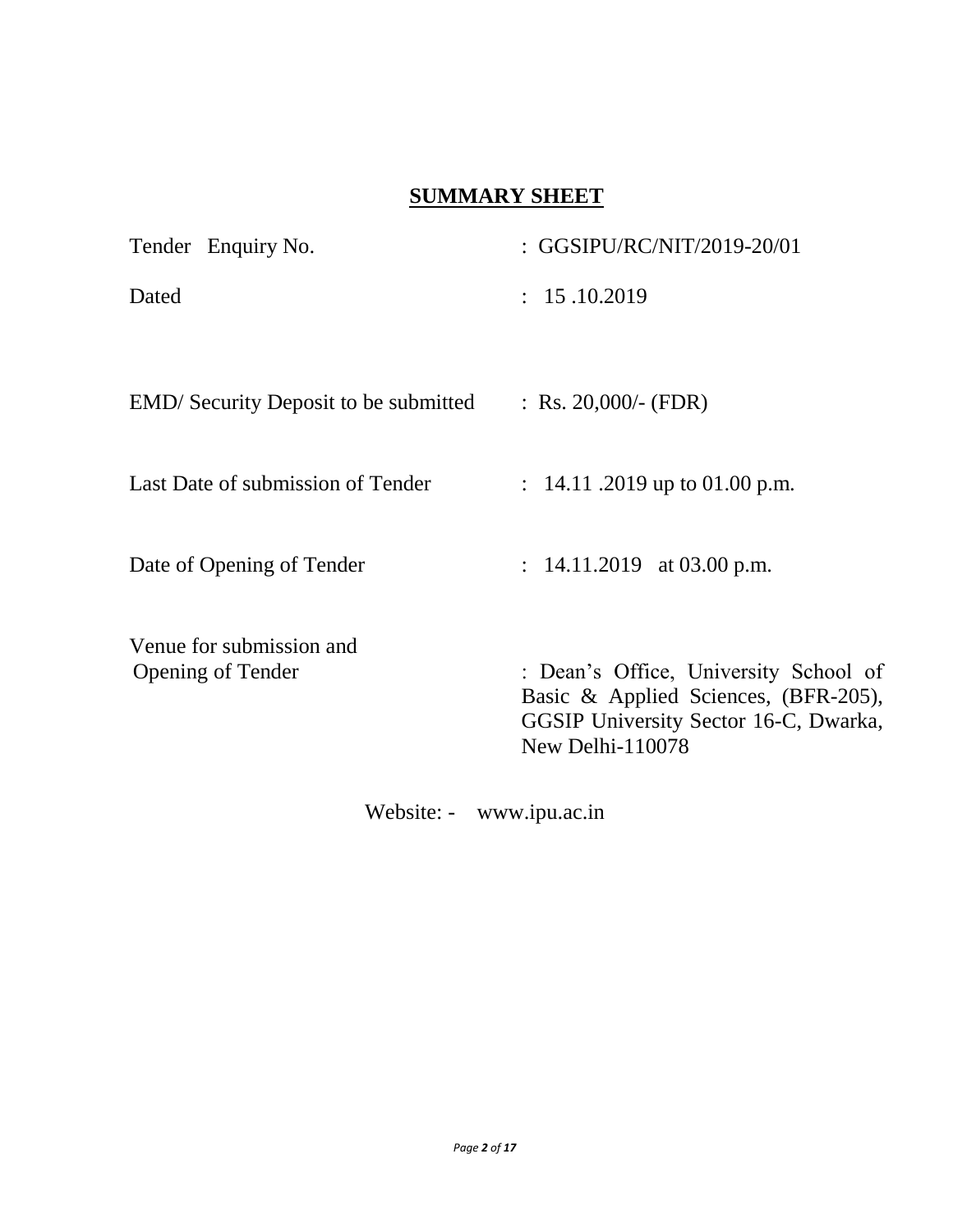

Dear Sir/Madam,

Sealed quotations/proposal/offer under two bid system from **manufacturer/Distributors/ authorized dealer only (Technical bid and Financial bid in separate covers and both sealed in a third envelopes**) are invited for procurement of the items on **rate contract for three years** i.e. 2019-20, 2020-21 & 2021-22 period from the date of award of contract. However, the **catalog rate for the corresponding year shall be applicable** as detailed below and as per the terms and conditions given in the tender document.

The quotations/proposals/offers for the supply of items mentioned below to the various University schools and centers such as University School of Biotechnology, University School of Chemical Technology, University School of Basic & Applied Sciences and University School of Environment Management, and CEPS should be submitted to the Dean, USBAS, Room No 203, Second Floor, B Block, GGSIPU, Sector 16C, Dwarka New Delhi-110078 latest by **14.11.2019 up to 01.00 P.M.**

The tenders will be opened on the same date (i.e. **14.11.2019)** at **3.00 P.M** in the presence of the bidders who wish to be present at the time of opening of bids. Download the tender documents from the website of the GGSIPU i.e. [http://www.ipu.ac.in](http://www.ipu.ac.i/) and deposit EMD amount of Rs.20,000/- in the form of the FDR (**valid for 03 years**) drawn in f/o **Registrar, GGSIP University**, Delhi, A/c along with the technical bid.

**EMD amount is Rs. 20,000/- (**Rupees Twenty Thousand only) **per firm.** The participating firm may offer their items of all brands they represent and then percentage discounts on catalog prices in the following categories:

| S. No. | <b>Particulars Name</b>                                                                                                                                                                                                                                                             |
|--------|-------------------------------------------------------------------------------------------------------------------------------------------------------------------------------------------------------------------------------------------------------------------------------------|
|        | Supply of Laboratory items i.e. Lab consumables including chemicals (Local $\&$<br>Imported), glassware, plastic ware, miscellaneous items & refilling of gases, and<br>minor equipments/instruments, apparatus, and other small lab ware) on rate<br>contract basis date of award. |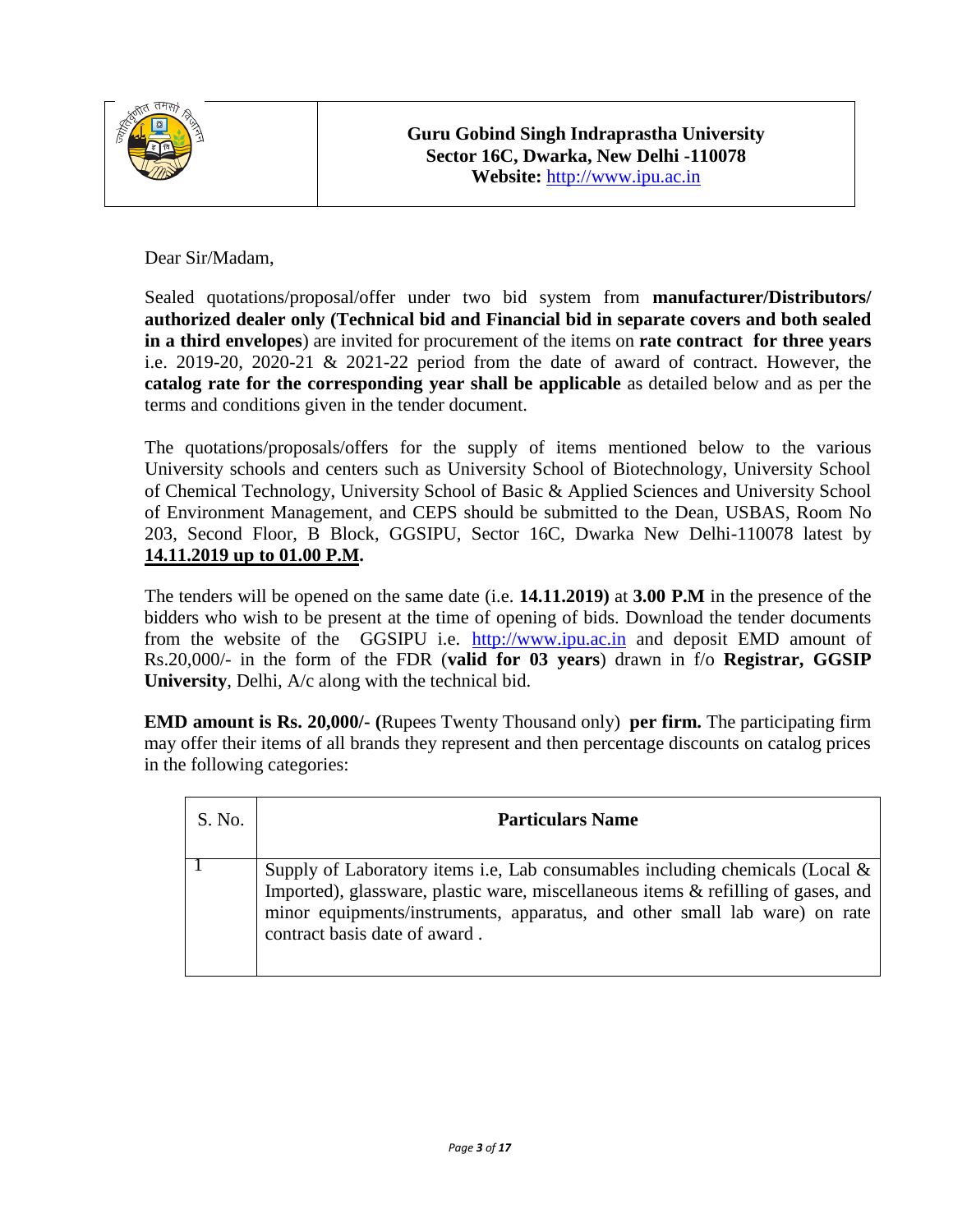| <b>Section</b> | <b>Particulars</b><br>Technical specifications/brands name of lab<br>consumables, and lab ware                                                                                                                                                                                                                                                                                               | <b>Prices</b>                                                                      |
|----------------|----------------------------------------------------------------------------------------------------------------------------------------------------------------------------------------------------------------------------------------------------------------------------------------------------------------------------------------------------------------------------------------------|------------------------------------------------------------------------------------|
| A              | <b>Chemicals (Local and imported) including</b><br>Sigma Aldrich, Himedia, Qualigens, E-Merch, Fisher, B<br>D Bioscienees, SRL, Invitrogen, S D Fine Chemicals, CDH, Spectrochem, HPLC, Titan, Cell Sciences, ABI,<br>Fluka, Aplha eser, Abchem, Rankem, Loba, Cell<br>Signalling Technologies, Qualikem, Agilent,<br>Illumina, BioRad etc.                                                  | To be quoted on the basis<br>of maximum discount on<br>printed price list/catalogs |
| B              | <b>Glass Wares:</b><br>All borosilicate and other heat resistant glassware<br>including<br>Borosil, Dewsil, Riviera, Duran, JSWG, E-Merck,<br>Infusil, Corning Life Sciences, Glassco etc.                                                                                                                                                                                                   | To be quoted on the basis<br>of maximum discount on<br>printed price list/catalogs |
| C              | Plastic Ware including micropipettes, and gel<br>apparatus,<br>All laboratory grade plastic ware including Tarson,<br>Sigma, Merck, Poly lab, Eppendorf, Corning life<br>Sciences, Axiva, Genaxy, etc                                                                                                                                                                                        | To be quoted on the basis<br>of maximum discount on<br>printed price list/catalogs |
| D              | <b>Misc. Items including:</b><br>Autoclave tape, Butter paper, Cotton roll, Enamel<br>trays, Lab coat, Para film roll, pH paper, Syringe,<br>Surgical Gloves, Ice bucket, Pipette pump, Tissue<br>Papers, Aluminum foil, Filter Paper, etc.                                                                                                                                                  | To be quoted on the basis<br>of lowest price.                                      |
| E              | <b>Refilling of Gases:</b><br>Zero Air 99.999%, Acetylene 99.9%, Nitrous Oxide<br>99.9% 18m3, Helium 99.999% 7m3, Nitrogen<br>99.995%, Oxygen<br>99.999%, Hydrogen 99.999%, Argon 99.995%, Dry air<br>99.995%, Oxygen Ultra pure, Carbon Dioxide<br>(Instrument Grade), Nitrogen (99.999%), Hydrogen<br>Grade-I, Liquid Nitrogen (Instrument Grade), Helium<br>99.995% 7m3, Nitrogen 99.999% | To be quoted on the basis<br>of lowest price.                                      |
| F              | <b>Small Equipments/Instruments/apparatus including:</b><br>Line care Bios stem lab ware, Genetix, Waiometra lab<br>equipment, Metrex, NAP, Remi, Sartorius, Tarson, Jaisbro,<br>Khera, Biolink, Biochem, Medox, Banglore-Genei,, etc., &<br>other lab ware, upto value of Rs. 2,50,000//-(Rs. two lakhs<br>fifty thousand only)                                                             | To be quoted on the basis<br>of maximum discount on<br>printed price list/catalogs |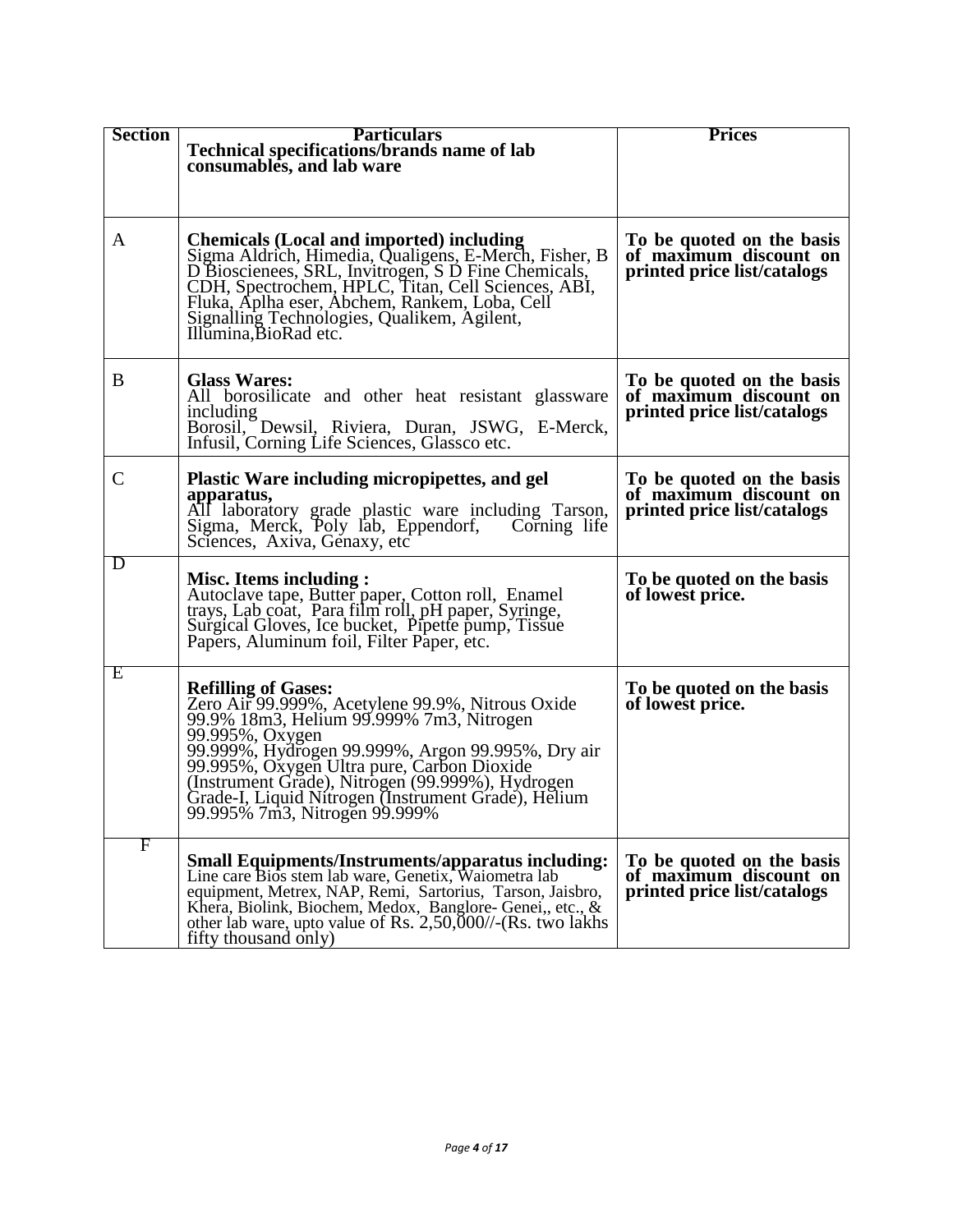#### **General Instructions**

- 1. The rates quoted should be inclusive of all charges except GST should be indicated separately.
- 2. The materials are to be delivered to the various schools namely University School of Biotechnology, University School of Chemical Technology, University School of Basic & Applied Sciences and University School of Environment Management and Centres of Guru Gobind Singh Indraprastha University, Dwarka, New Delhi within 15 days (for stock items) and 30 days (for all other items) from the date of issue of supply orders, through the Dean/Director/ Incharge of the respective Schools/Centres who will certify the quality, quantity, condition and brand of the materials. Items that were not supplied in good condition including packing , storage, cold chain, handling, shelf life, expiry date etc. are liable to be returned and no payments will be made on such deliveries. However, in exceptional circumstance and, on written request, from the supplier/tenderer, extension of date for supply of the material may be considered. Extension in supply period is at the sole discretion of the University.
- 3. The University reserves the right to accept or reject any proposals/offers/quotations without assigning any reasons thereof and no representations will be entertained.
- 4. Please note that the dealer's discount will be over and above the manufacturer's discount. Discount should be specifically mentioned and included as a certificate. **Dealers discount may also be incorporated in the Tender as a Certificate.**
- 5. Since time is the essence of any contract, a delivery time of 15 days would be accorded for stock items and 30 days for all other item. **Partial supplies are discouraged and partial payments may not be made**.
- 6. The last date for receipt of Tender is 14.11.2019 at 01.00 p.m. The proposals/offers /quotations would be opened on the same day at 14.11.2019 at 03.00 p.m. in the office of the Dean, USBAS (BFR-205) in the presence of the Tenderers or their authorized representatives.
- 7. Kindly indicate standards nationally or internationally to which your brand adheres and certificates for the same should be attached with the offers/quotations.
- 8. Prices: The bidders are to quote in Indian Rupees only and Catalog rate for the corresponding year shall be applicable.
- 9. Taxes, Duties, Levies, etc, payable should be clearly indicated in the Tender mentioning the rate and amount. Those not indicated shall not be payable.
- 10. Applications from manufacturers/authorized distributors/ dealers only would be entertained. Proof of being a manufacturer or authorized distributor/dealer should be submitted along with the proposal. **Authorization should be in favour of GGSIPU, Dwarka, New- Delhi, for this tender.**
- 11. Delivery Schedule : If the supplier fails to deliver the goods within the delivery period, a sum equivalent to 1% (one) per cent of the value of supply order for each week of delay or part thereof until actual delivery, will be deducted from the value of supply order as liquidated damages, subject to a maximum deduction of 10% . Once the maximum is reached, termination of the contract may be considered by us.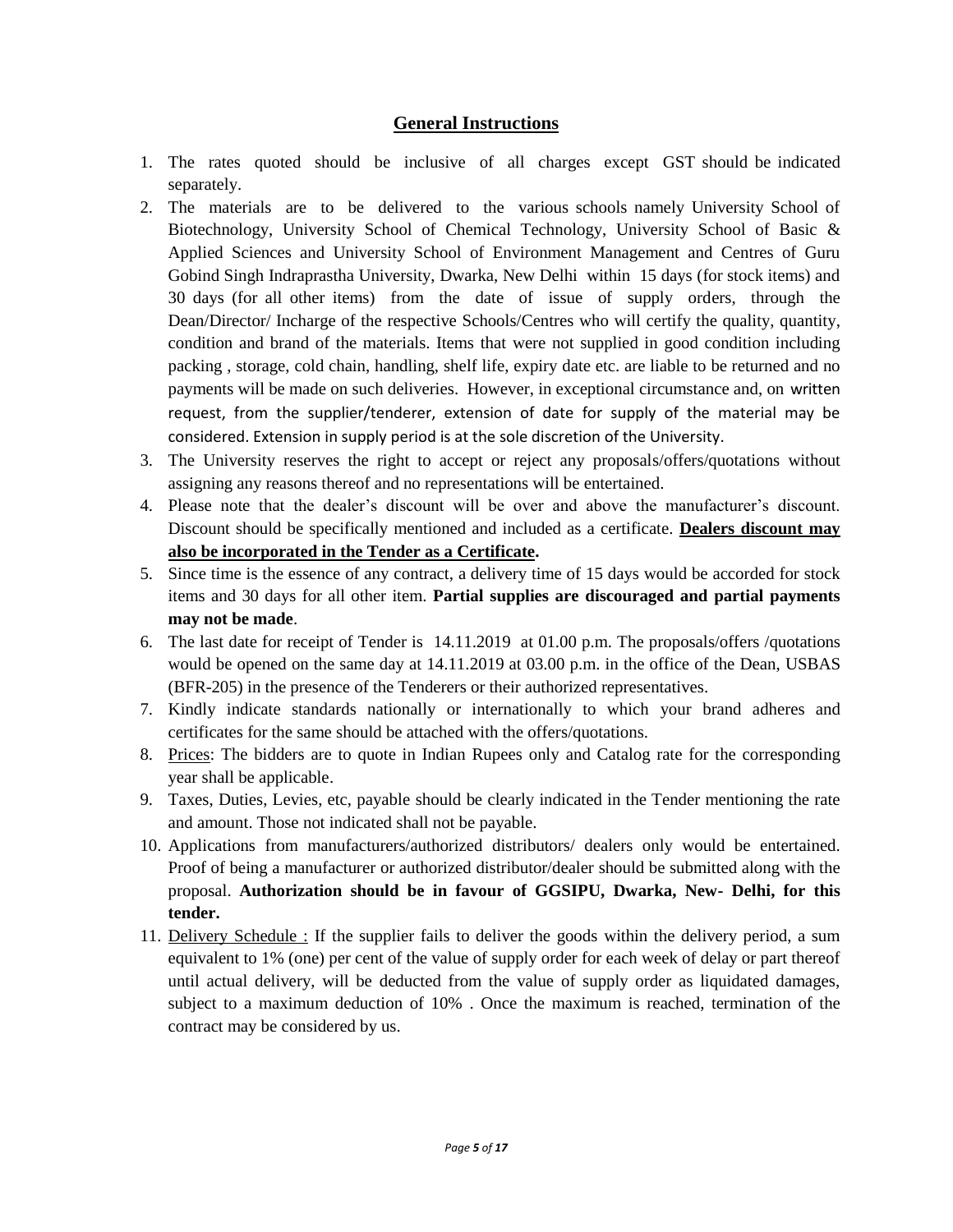- 12. Risk purchase clause: If the supplier fails to deliver the goods within the maximum delivery period specified in the contract, the purchaser may procure, upon such terms and in such a manner as it deems appropriate, goods or services similar to those undelivered and the supplier would be liable to the purchaser for any excess cost for similar goods or services.
- 13. Warranty : Warranty for any manufacturing defects and satisfactory performance may be specifically indicated.
- 14. Fall Clause : The prices charged for the stores supplied under the rate contract should in no event exceed the lowest price at which the party sells the stores of identical description to any other person during the period of the contract.
- 15. Conditional offers will not be considered.
- 16. The offers/quotations are liable to be rejected if the above conditions are not complied with. GGSIP University will not be responsible for any postal or courier delays or for non receipt of tenders in time.
- 17. Late Tenders, Delayed Tenders or Tenders not signed or incomplete in any respect shall be summarily rejected.
- 18. Kindly ensure that all over-writings and corrections in the offer/quotation are properly attested.
- 19. The university shall obtain the catalogues/price lists from all the OEMs by July/Aug. every year during the rate contract. The university may determine a common date from which all the price lists of a given year shall be applicable/implemented.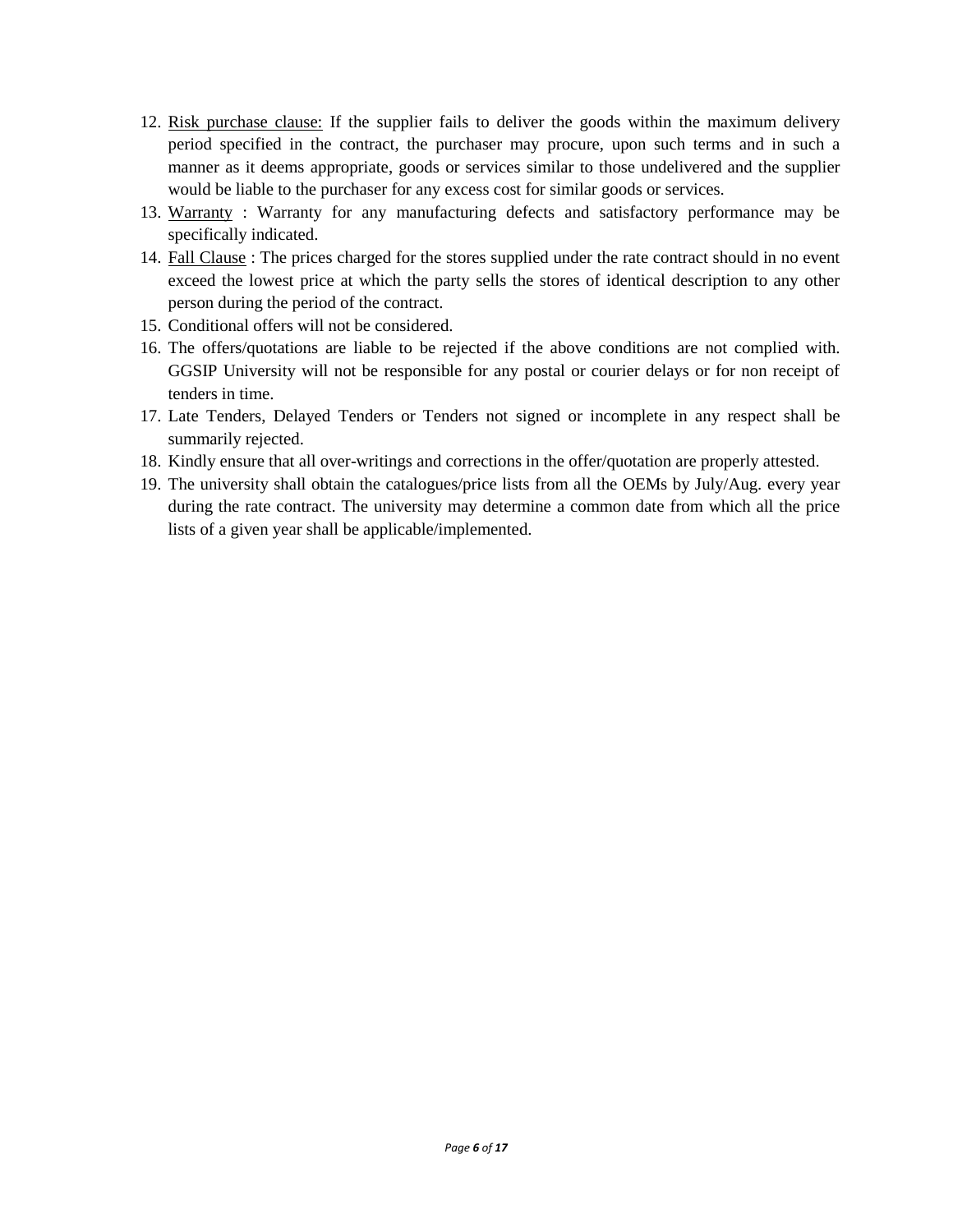## **TERMS AND CONDITIONS**

#### **A. Technical Bid must contain the following Documents:-**

- 1. EARNEST MONEY: Each tender must be accompanied by required earnest money of Rs.20,000/- in form of FDR only.(Duly pledged to Registrar, GGSIPU) valid for three years of a nationalized bank. This amount shall be refunded in the event of rejection of the tender or alternatively adjusted with security deposits of the same amount. **If the tenderer after acceptance of the tender refuses to take up the purchase order, this security deposits will be forfeited.**
- 2. Photo Copy of Pan Card of the firm.
- 3. Photo Copy of GST Registration Certificate.
- 4. Photo Copy of latest GST return.
- 5. Declaration certificate by the agency / supplier as per *Annexure-1(i to vi )* attached.
- 6. An undertaking to the effect that the firm has not been black listed by any of the government department during last 03years i.e. financial years 2016-17, 2017-18 & 2018- 19 and also during 2019-20.
- 7. In case of authorized dealer, Original Copy of authorization certificate from manufacturer/ OEM must be attached with validity of 03 years.
- 8. Photo Copy of Certificate of Enlistment of Indian Agent with the DGS&D (Required by Indian Agents to quote and provide service support on behalf of his foreign Principals.)
- 9. The Bidders should have submitted filed ITR for last two years i.e. A.Y. 2017-18 & A.Y. 2018-19 as per Annexure-III (copy of acknowledgments to be submitted).

The firm may submit its bid in a sealed envelope to the Dean, USBAS, Room No 203, Second Floor, B Block, GGSIPU, Sector 16C, Dwarka New Delhi-110078. The technical bid and the financial bid should be sealed by the bidder in separate covers duly superscribed and both these sealed covers are to be put in a bigger cover which should also be sealed and duly superscribed.

The EMD worth of Rs. 20,000/- (Rupees Twenty Thousand only) shall be deposited in the form of fixed deposit receipt (FDR) of a Scheduled Bank issued in favour of " The Registrar, GGSIP University". Only National Small Industries Corporation (NSIC) & Central Purchase Organization (CPO) registered firms are exempted from submission of EMD. They are required to submit a copy of valid registration certificate in place of EMD as per Rule170 (i) of GFR-2017.

In case, any of the above said documents are found missing in the sealed envelope, the tender of such agency shall be summarily rejected.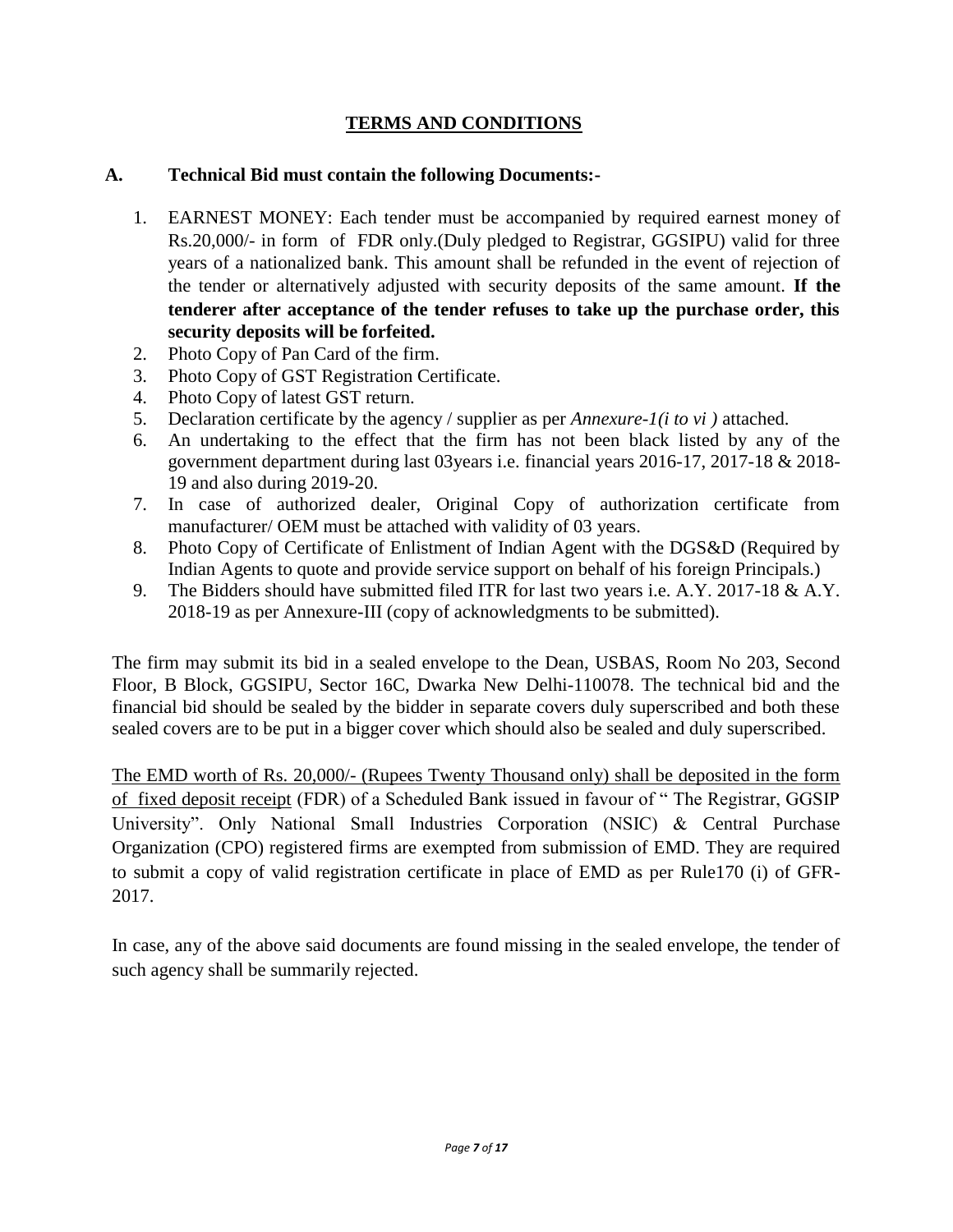#### **B. Financial Bid:-**

- 1. The Financial Bid *(BOQ)* shall also be submitted on separate envelope.
- 2. Any deviation from the Terms & Conditions mentioned above will imply disqualification for the firm.

Price schedule complete in all respects should be submitted with proper seal and signature of authorized person. Printed price list of each manufacturer should remain firm during the period of rate contract. Bidder will not supply the items under rate contract, on a rate, lesser than our contract prices to any other Govt. institution. If the same is found, then proportionate recoveries will be made from the concerned firm.

Two original printed copies of price list & soft copy in the form of CD/DVD should be provided.

The firms shall submit their prices item wise for products listed in the Section D  $\&$  E.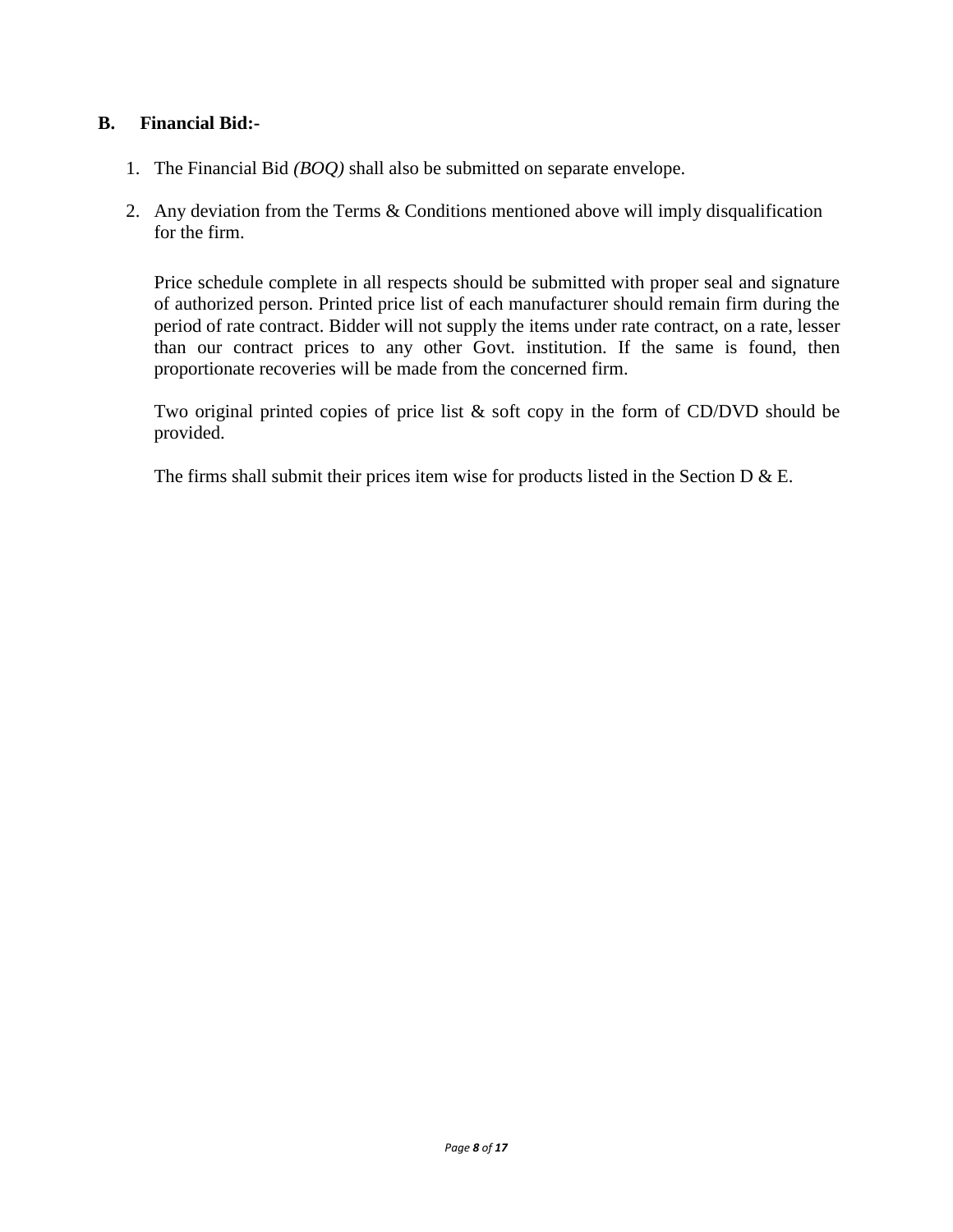# CHECK LIST OF DOCUMENTS TO BE SENT WITH TECHNICAL BID. **Compulsory documents**

| S. No            | Particulars of documents                                                      | No. of pages |
|------------------|-------------------------------------------------------------------------------|--------------|
|                  |                                                                               |              |
| 1.               | Covering letter, as per Annexure 1(i) of Tender Document, duly signed.        |              |
|                  | UNDERTAKING/Application Form, as per Annexure 1(ii) of Tender                 |              |
| 2.               | Document, duly signed.                                                        |              |
| 3.               | Proof of EMD (mention amount with instrument number and date)                 |              |
| $\overline{4}$ . |                                                                               |              |
| 5.               | Printed copy of current Catalogues along-with soft copies.                    |              |
|                  | The bidders has to submit an undertaking in firms letter pad that it has not  |              |
|                  | been blacklisted by any Govt. deptt./ Govt. Autonomous body. As per           |              |
| 6.               | Annexure 1(iii)                                                               |              |
| 7.               |                                                                               |              |
|                  | b. GST/VAT Return copy of fourth quarter for last three financial years       |              |
|                  | from date of opening of tender bid.                                           |              |
|                  | Proof of Government organization/department where the bidder has              |              |
|                  | executed similar supplies worth Rs. 20,000/- or above for at least 3          |              |
| 8.               | financial years as per Annexure $1(iv)$                                       |              |
|                  | Declaration/ Undertaking by the O.E.M. on company letter pad/head, as         |              |
| 9.               | per Annexure $1(v)$                                                           |              |
|                  | Authorization Certificate from Original Equipment Manufacturer (OEM)          |              |
|                  | or their Distributor to quote/sell the product, in case the Bidder is not the |              |
| 10.              | OEM. Annexure 1(vi)                                                           |              |

#### **Note: All copies of above documents should be paginated/duly signed and stamped by the tenderer/bidders before submission.**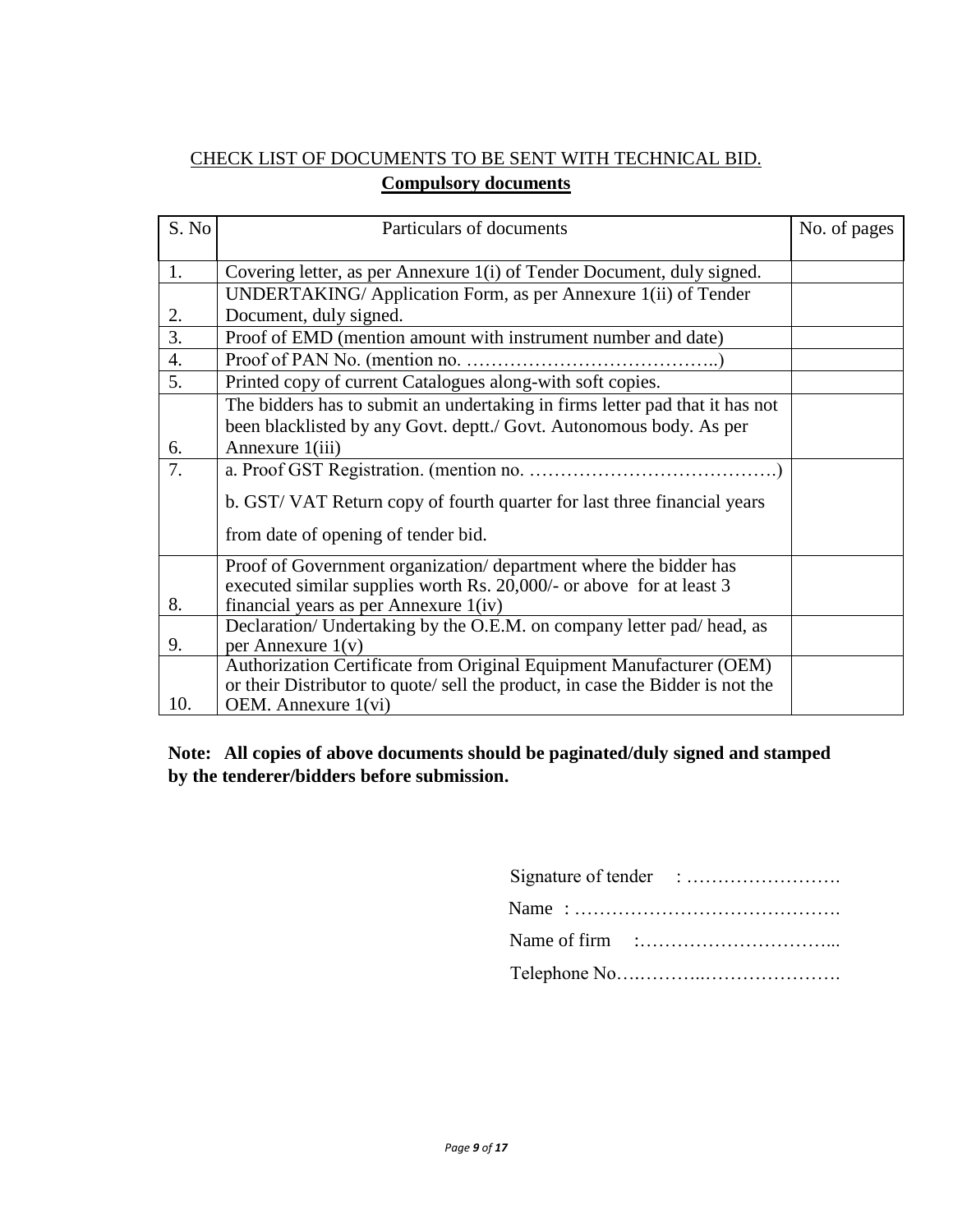#### **ANNEXURE 1(i)**

To,

The REGISTRAR, GGSIP UNIVERSITY, Dwarka, Delhi-110078

We, the undersigned (herein after called as manufacturer/authorized dealer) hereby offer to execute supply of items as per specification given against which we have quoted rates and for which this tender may be accepted at the rates stated therein and subject to the terms & conditions set forth for such items as may be ordered by the REGISTRAR, GGSIP UNIVERSITY or officer acting on his behalf.

**Date this \_\_\_\_\_\_\_\_\_\_\_\_\_ Day of\_\_\_\_\_\_\_\_\_\_\_\_\_\_**

**Signature of bidders \_\_\_\_\_\_\_\_\_\_\_\_\_\_\_\_\_\_\_\_\_**

**Address\_\_\_\_\_\_\_\_\_\_\_\_\_\_\_\_\_\_\_\_\_\_\_\_\_\_\_\_\_\_\_\_\_\_**

\_\_\_\_\_\_\_\_\_\_\_\_\_\_\_\_\_\_\_\_\_\_\_\_\_\_\_\_\_\_\_\_\_\_\_\_\_\_\_\_

\_\_\_\_\_\_\_\_\_\_\_\_\_\_\_\_\_\_\_\_\_\_\_\_\_\_\_\_\_\_\_\_\_\_\_\_\_\_\_\_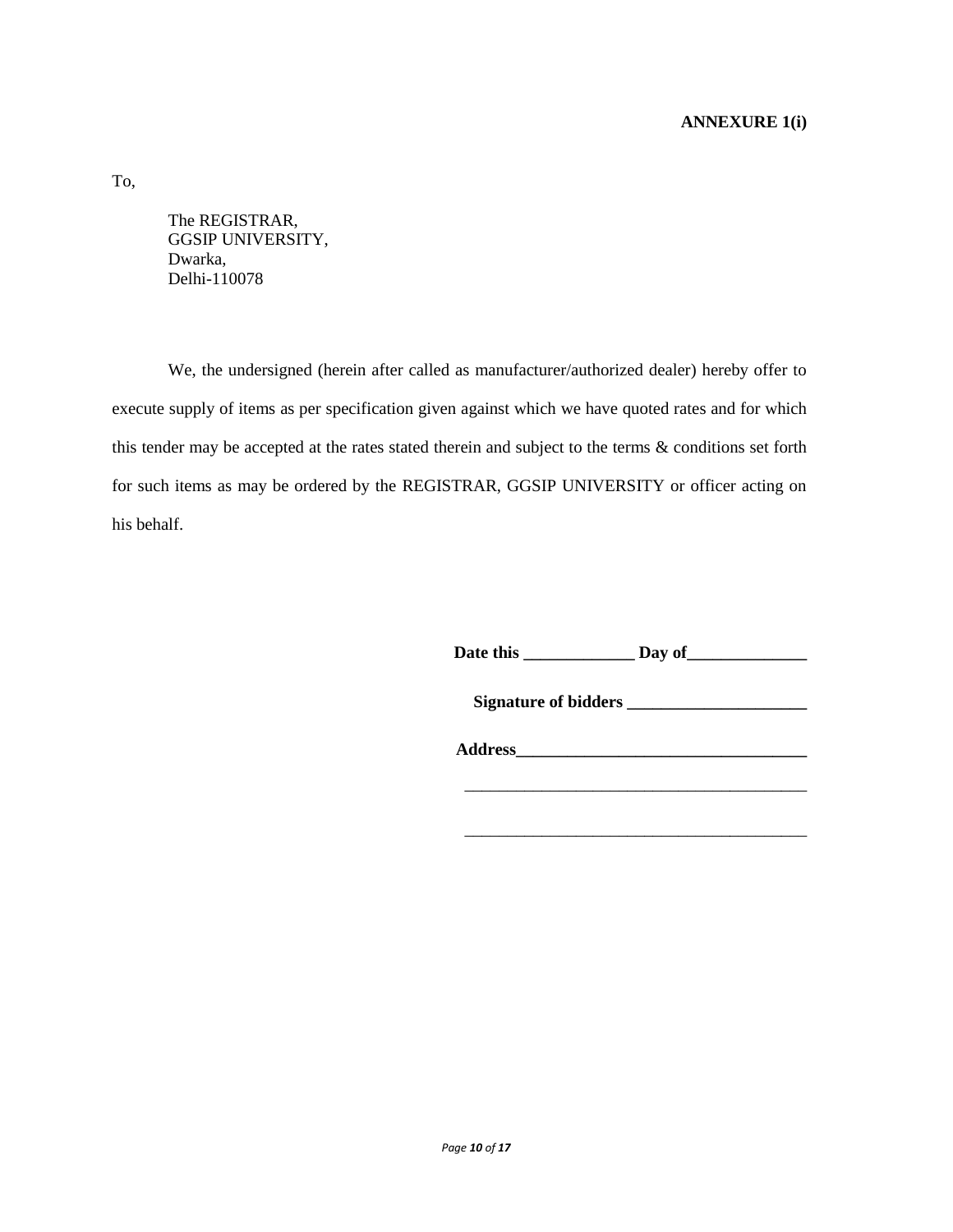#### **ANNEXURE 1(ii)**

#### APPLICATION FORM/ UNDERTAKING

#### **(To be submitted along with technical bid)**

TENDER FORM NO:- \_\_\_\_\_\_\_\_\_\_\_\_\_\_\_\_\_\_\_\_\_\_\_\_\_\_\_\_\_\_\_\_\_\_

# **GURU GOBIND SINGH INDRAPRASTHA UNIVERSITY, NEW DELHI-110078 (GOVT. OF NCT OF DELHI)**

| 1. File Reference Number                              |                                                                                                                      |
|-------------------------------------------------------|----------------------------------------------------------------------------------------------------------------------|
| 2. Name of the Items                                  |                                                                                                                      |
| 3. Name of the OEM                                    | <u> 1989 - Johann Barbara, martxa alemaniar argumento de la contrada de la contrada de la contrada de la contrad</u> |
| 4. Address of the OEM                                 |                                                                                                                      |
| Telephone Numbers : Office: -                         |                                                                                                                      |
| $Resi$ :-                                             |                                                                                                                      |
| 6. Name (s) of the Bidder:                            |                                                                                                                      |
| <b>Address</b>                                        |                                                                                                                      |
| Telephone                                             |                                                                                                                      |
| 7. Whether GST No.<br>is taken (please attached copy) |                                                                                                                      |
| 8. PAN of Dealer                                      | <u> 1989 - Johann John Stoff, deutscher Stoffen und der Stoffen und der Stoffen und der Stoffen und der Stoffen</u>  |
| 9. Details of EMD (to be deposited in the             |                                                                                                                      |
| form of FDR)                                          | the control of the control of the control of the control of the control of the control of                            |
| Bank details:                                         |                                                                                                                      |
|                                                       |                                                                                                                      |

#### **Undertaking by the Bidder:**

I / we undertake to abide the terms and conditions provided with the tender documents.

#### **SIGNATURE\_\_\_\_\_\_\_\_\_\_\_\_\_\_\_\_\_**

#### **NAME IN BLOCK LETTERS\_\_\_\_\_\_\_\_\_\_\_\_\_\_\_\_\_\_\_\_\_\_\_\_\_\_\_**

Dated: \_\_\_\_\_\_\_\_\_\_\_\_\_\_\_\_ **Stamp of the firm**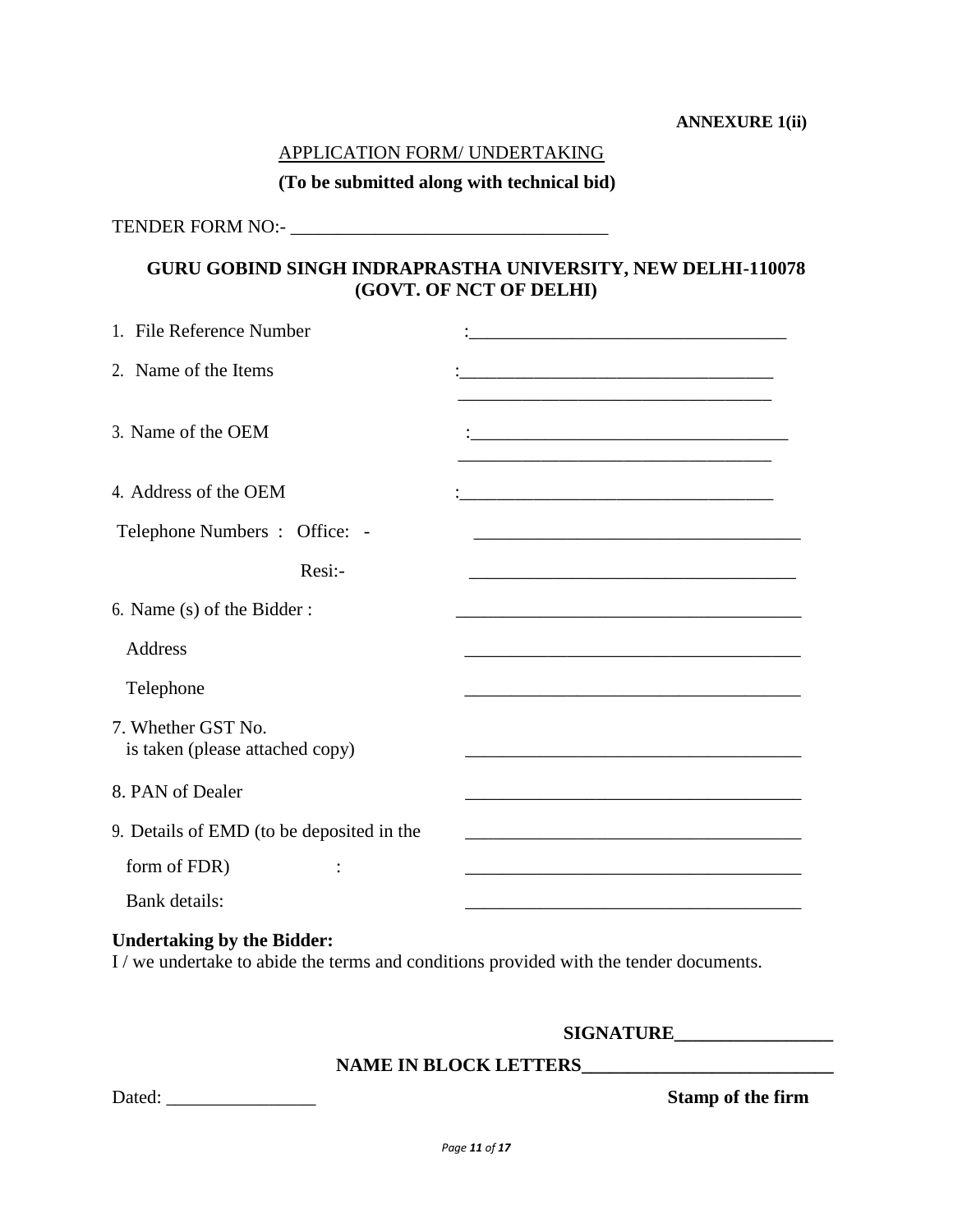#### **ANNEXURE 1(iii)**

#### **Undertaking (on Letter Head)**

I/ We hereby undertake that my/ our firm has not been black listed by any Government department/ Government Autonomous body.

Signature of Authorize Signatory……………………. Date…………………………………. Address ………………………………………….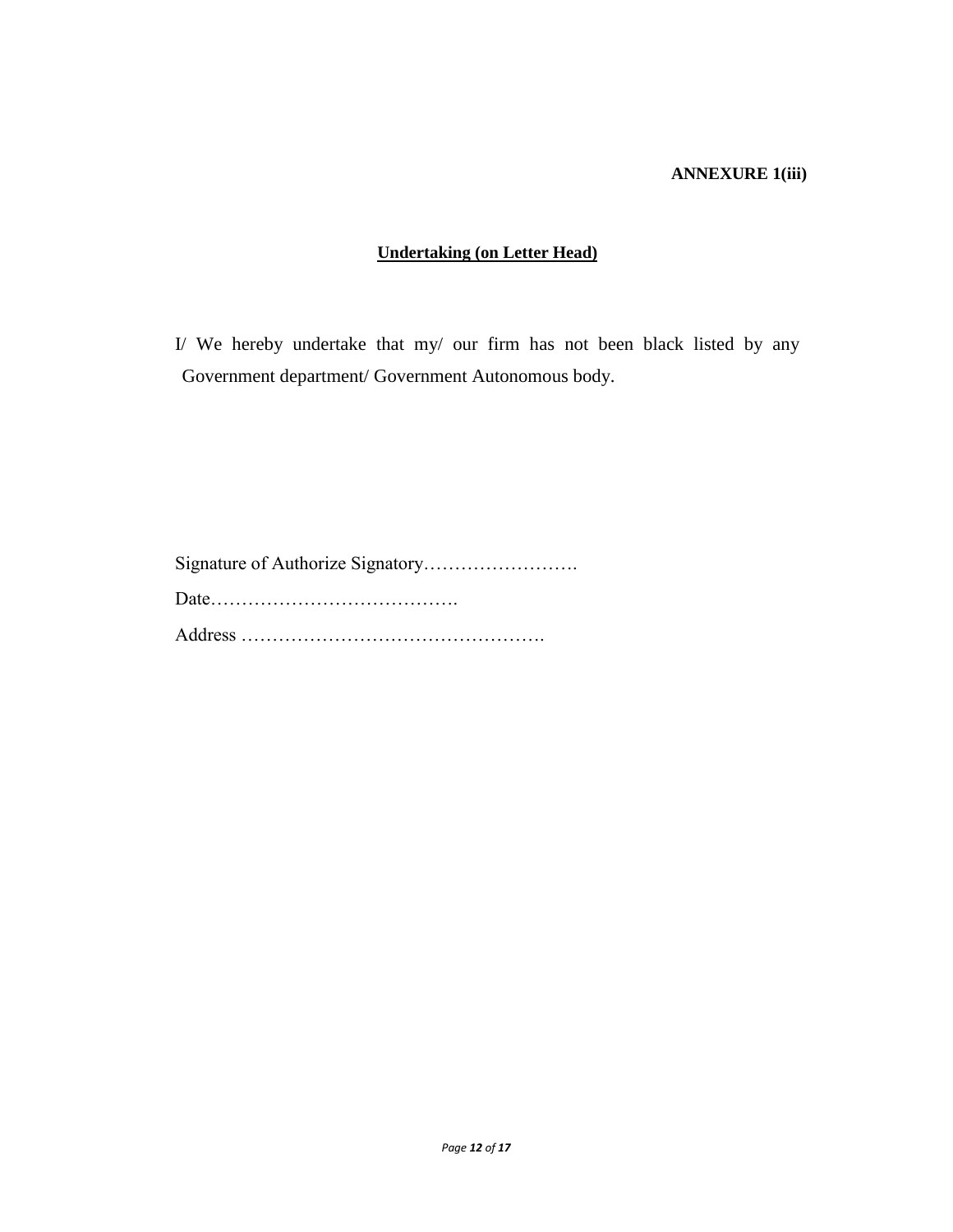#### **ANNEXURE 1(iv)**

**List of Govt. organization/ Deptt.**

| List of Government Organizations for whom the Bidder has undertaken such work during last |
|-------------------------------------------------------------------------------------------|
| three years i.e. 2016-17, 2017-18 and 2018-19 (must be supported with orders $*)$ )       |

| Name of the<br>Organization | <b>Particulars of PO/ Order (Laboratory</b><br>Plastic ware & Misc./ Other) * | <b>Name of Contact</b><br><b>Person</b> | <b>Contact No.</b> |
|-----------------------------|-------------------------------------------------------------------------------|-----------------------------------------|--------------------|
|                             |                                                                               |                                         |                    |
|                             |                                                                               |                                         |                    |
|                             |                                                                               |                                         |                    |
|                             |                                                                               |                                         |                    |
|                             |                                                                               |                                         |                    |
|                             |                                                                               |                                         |                    |
|                             |                                                                               |                                         |                    |
|                             |                                                                               |                                         |                    |
|                             |                                                                               |                                         |                    |
|                             |                                                                               |                                         |                    |

**\* Copies of Purchase orders to be enclosed.**

Signature of Bidder

Name:\_\_\_\_\_\_\_\_\_\_\_\_\_\_\_\_\_\_\_\_\_\_\_\_\_\_\_\_

Designation: \_\_\_\_\_\_\_\_\_\_\_\_\_\_\_\_\_\_\_\_\_\_

Organization Name:

Contact No.: \_\_\_\_\_\_\_\_\_\_\_\_\_\_\_\_\_\_\_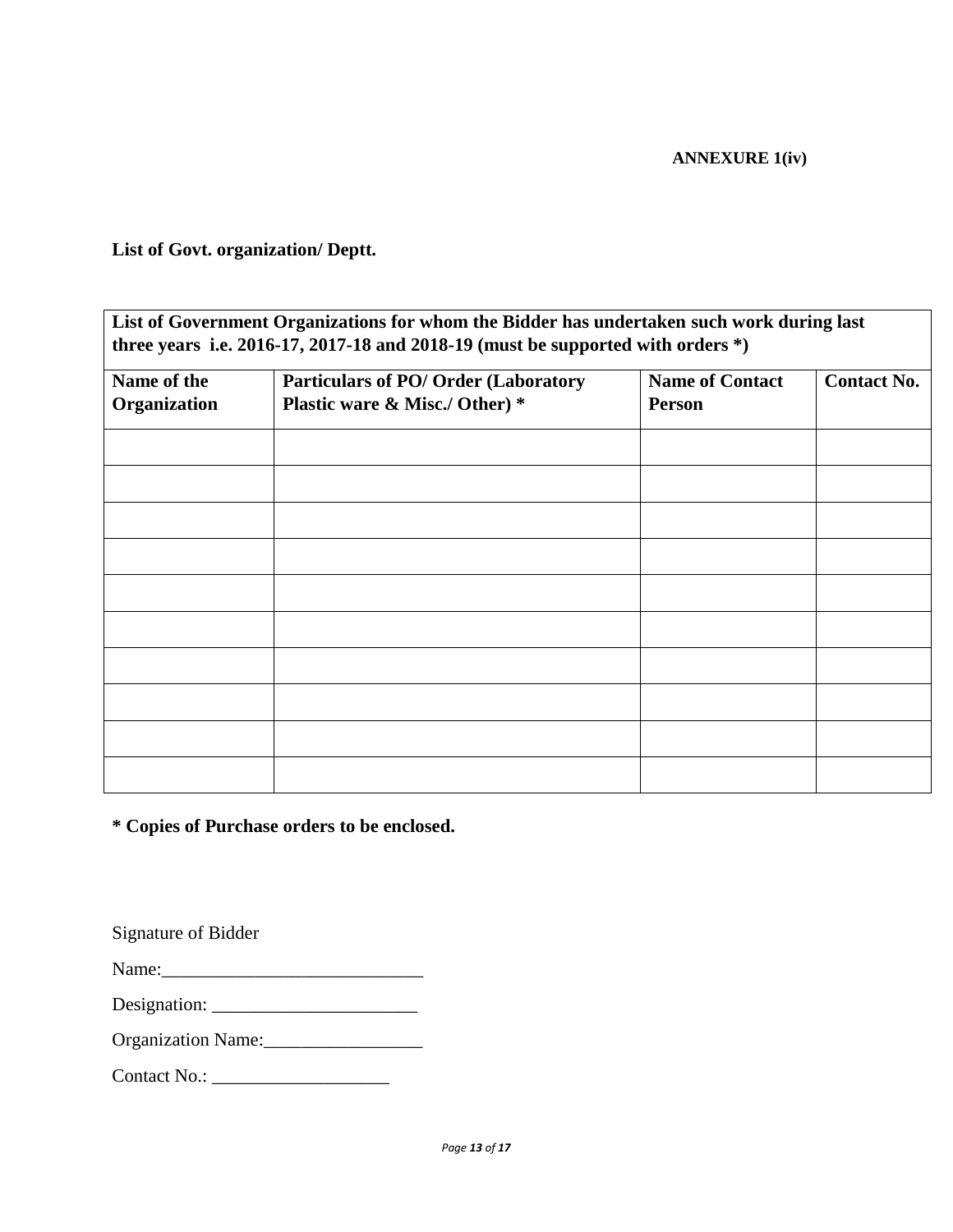#### **ANNEXURE 1(v)**

#### **Declaration from OEM on Company Letter Head/ Pad**

- $\triangleright$  We hereby declare that all the particulars given in this application are true and complete to the best of our knowledge and belief and we will produce all the relevant documents promptly, if necessary or as and when asked for by GGSIPU, New Delhi. We understand that information provided by us will serve as Prequalification Criteria for enlistment on ANNUAL RATE CONTRACT and in the event of any information being found false or incorrect or ineligibility being detected even after the approval of Rate Contract, our contract may be cancelled and all our claims may be forfeited by GGSIPU, New Delhi. We have read and understood all the terms and conditions of ANNUAL RATE CONTRACT and we fully agree to it.
- $\triangleright$  We also declare that we will not sell our products at a lesser price to other parties than those given to you and in the event of happening of such situation, we will be bound to refund the difference and our enlistment may be cancelled at the discretion of GGSSIPU, New Delhi.
- $\triangleright$  We also undertake that all the terms and such as Product Range, Price, Discount, Delivery/ other charges, Terms of Payment and also the name(s) of the Dealer/ Distributor will remain unchanged during the period and no alteration will be done without your official approval. However, we will promptly change our distributor/ supplier if a request/ complaint is received from your end with regard to this effect due to any reason.
- $\triangleright$  We also undertake that the price list / Catalogue supplied to GGSIPU is the only one in circulation.

Signature of Bidder

Name:

Designation: \_\_\_\_\_\_\_\_\_\_\_\_\_\_\_\_\_\_\_\_

Seal of the firm: \_\_\_\_\_\_\_\_\_\_\_\_\_\_\_\_\_\_

Date:

Place: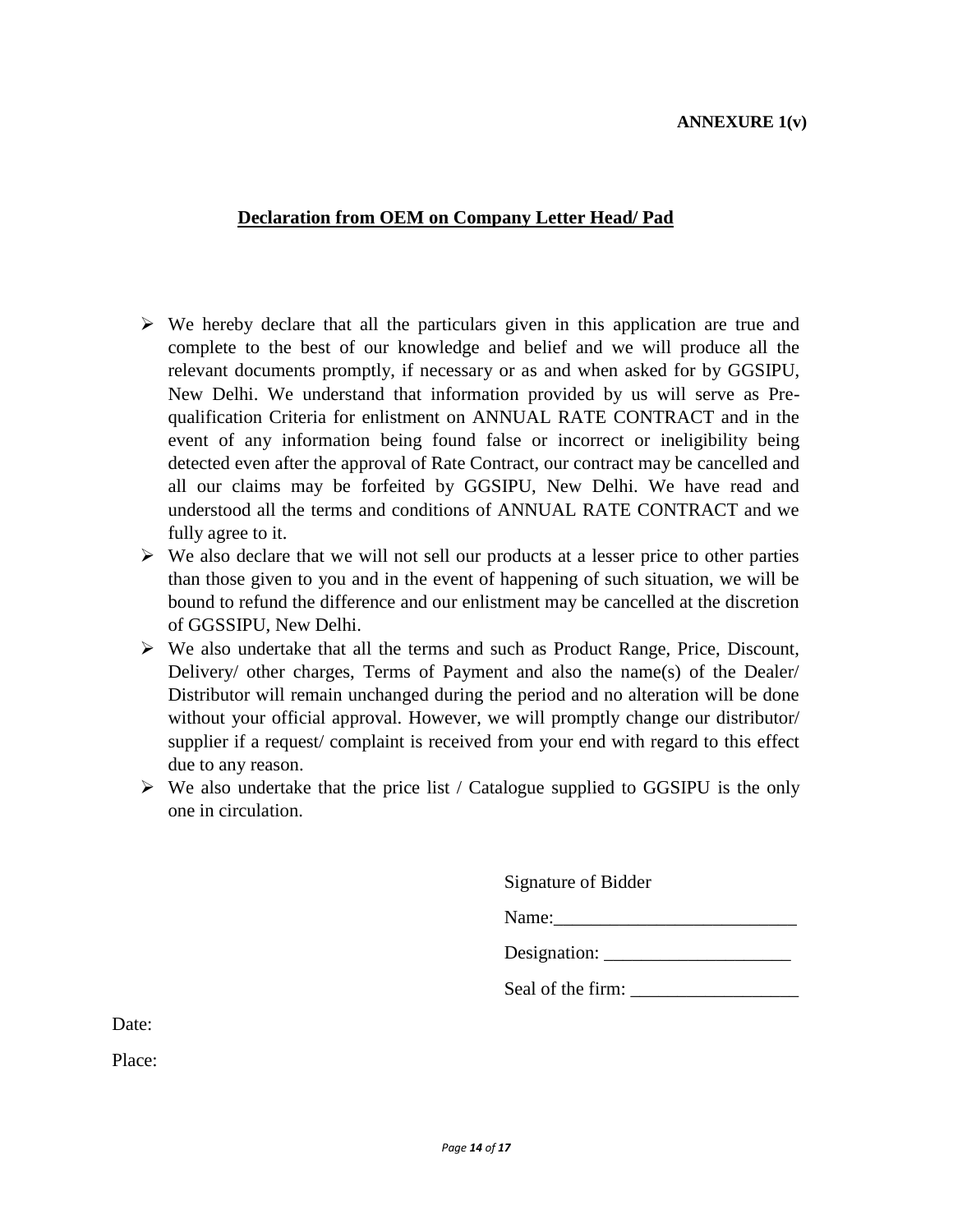### **ANNEXURE 1(vi)**

Authorization letter from OEM to Dealer for biding.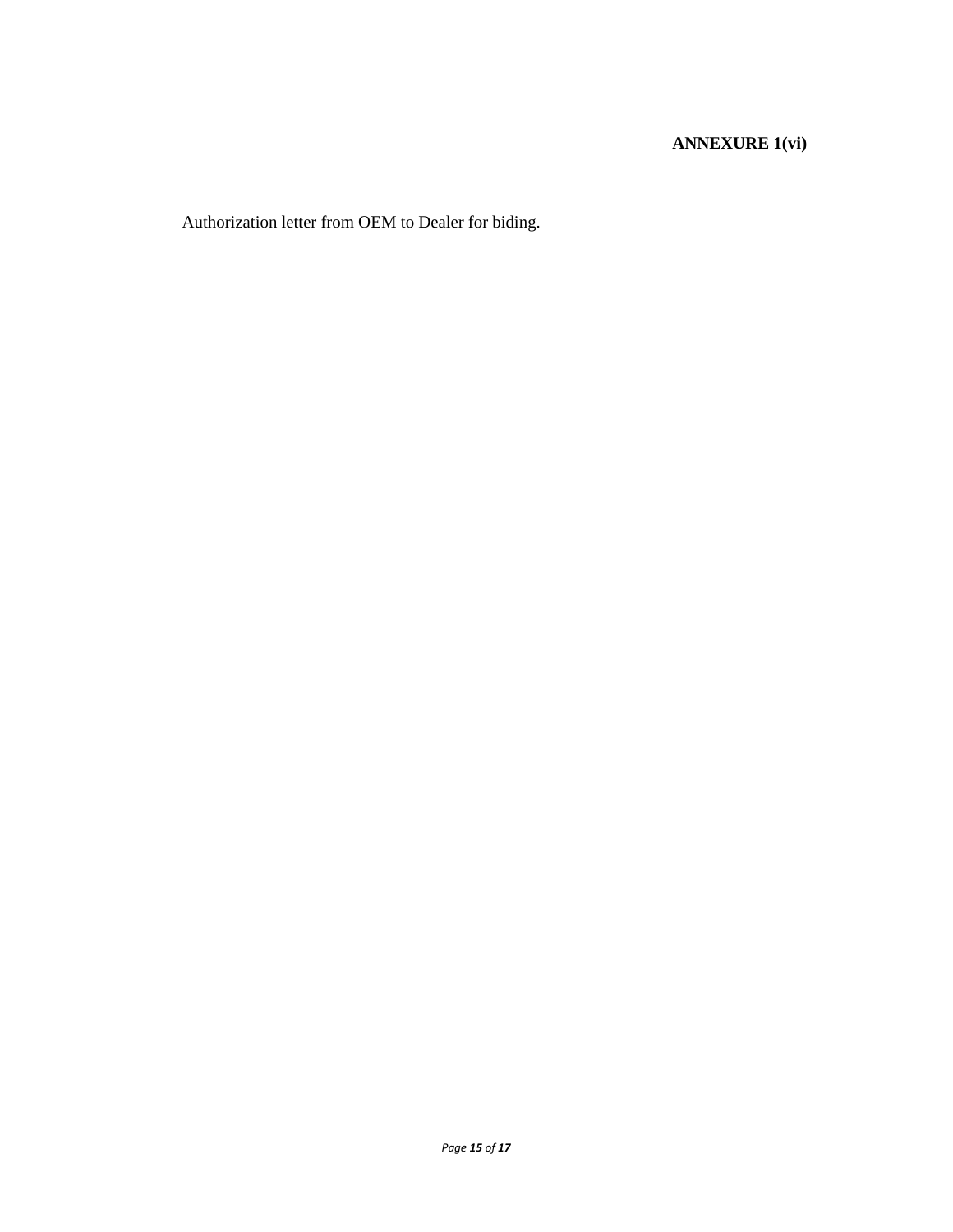#### **ANNEXURE -II**

#### **Performa for Financial Bid**

#### **Particular of Vendor/ OEM……………………………………**

| S.<br>No. | <b>List of Chemicals Brands</b> | Discount offered on<br>current Catalogue<br>price %        | GST % |
|-----------|---------------------------------|------------------------------------------------------------|-------|
| S.<br>No. | <b>List of Glassware Brands</b> | Discount offered on<br>current Catalogue<br>price %        | GST % |
|           |                                 |                                                            |       |
| S.<br>No. | <b>List of Lab wares Brands</b> | <b>Discount offered on</b><br>current Catalogue<br>price % | GST%  |
|           |                                 |                                                            |       |

• You can quote for all or any one from the above.

 It is mandatory to submit latest (please mention year of Catalogue) printed Catalogue (Hard Copy) of the manufacture along with the technical bid.

Place: GST Registration No: Date: Signature: Name: Office Address: Seal of the firm